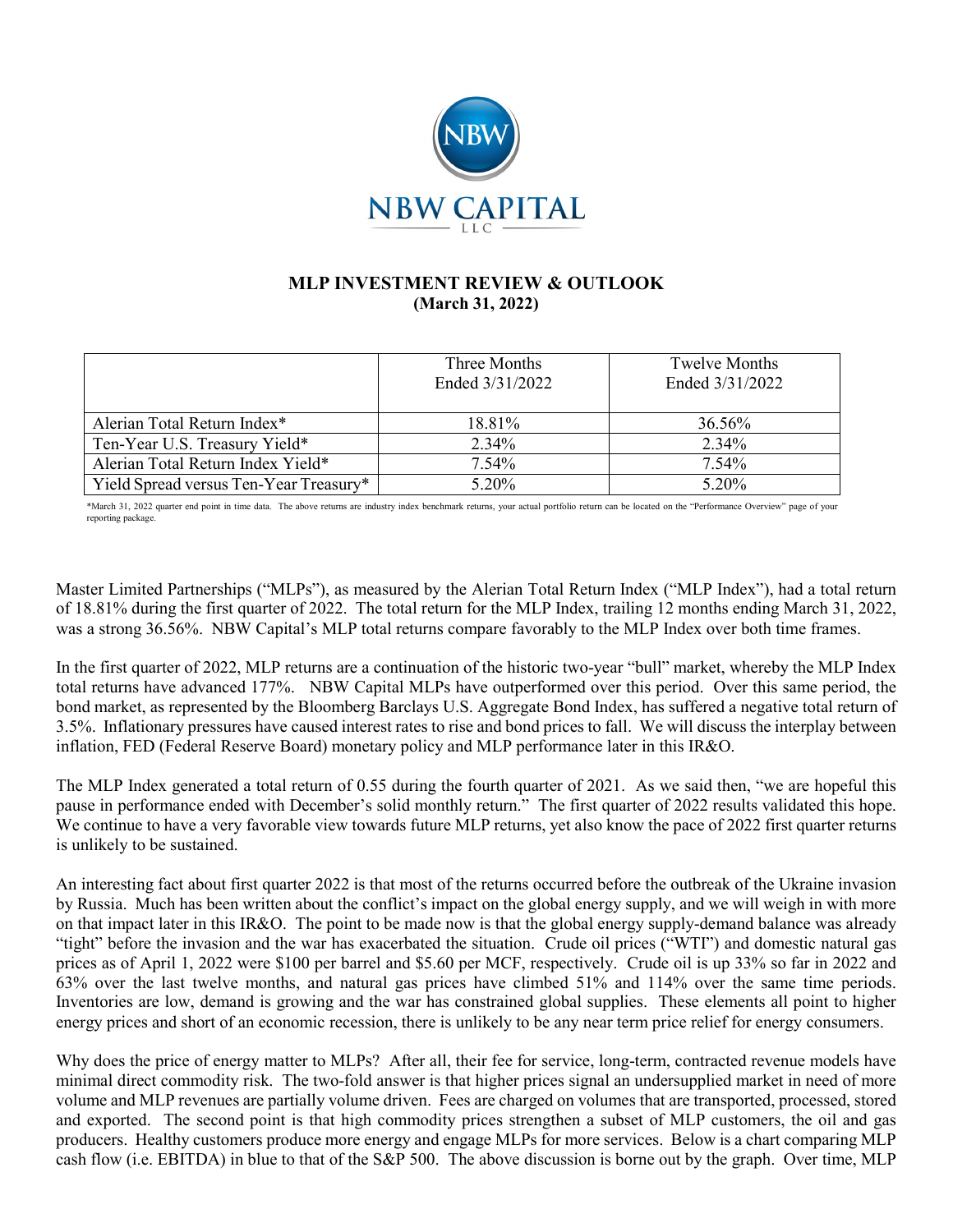## MLP INVESTMENT REVIEW & OUTLOOK March 31, 2022 Page 2 of 3

\_\_\_\_\_\_\_\_\_\_\_\_\_\_\_\_\_\_\_\_\_\_\_\_\_\_\_\_\_\_\_\_\_\_



cash flows grow steadily and with very little cyclicality. Notice how well these cash flows held up during the steep COVID related economic downturn.

Before the Ukraine hostilities, the world faced a shortage environment for conventional energy that was likely to become very evident in 2023. The Russian invasion has accelerated the timing. With Russia supplying 40% of the European Union's natural gas needs, energy security has become a paramount concern to the European Union nations. A major alternative to Russian gas will be U.S. natural gas, which is plentiful; however in the short-term land locked. U.S. gas is transformed into liquefied natural gas ("LNG") through a process called liquefaction. Facilities to perform this process are expensive and time consuming to build; typically requiring four years to complete. Due to the cost and construction time, new facilities are usually built under contracted offtake agreements with the future customer. As such, very little LNG capacity exists to meet the new European demand. We can only conclude that global energy price pressures, and especially natural gas price pressure, will be with us for quite some time.

Besides energy inflation pressure, another serious source of inflation is food. Ukraine is a large global supplier of grain. The conflict has put additional and significant upside price pressure on wheat and other grain commodities. As a result of these inflation pressures, we are in the early stages of a FED tightening cycle with a series of FED rate increases looming on the horizon. It's a classic monetary response to unacceptable levels of inflation. The latest monthly U.S. consumer price report showed a year over year gain in consumer prices of over 7.5%, a level not experienced in over 40 years. This data was for February, before Russia invaded Ukraine.

The Biden Administration has recently announced a coordinated release of oil from a number of countries' strategic petroleum reserves. It amounts to a release of one million barrels per day over 180 days and equates to about one percent of daily global demand. We welcome this and hope it will prevent prices from climbing so high as to destroy demand. Spot oil prices, which impact the gasoline pump price, declined approximately 10% on this announcement. Longer dated oil prices (i.e. those that drive investment decisions by oil producers) barely budged at approximately \$80 per barrel.

MLPs are well positioned for the current global environment. Almost forgotten by investors due to years of low inflation are the inflation adjustments built into most MLP contracts. This feature actually originated with energy regulators as a safeguard against pipeline price gouging. In the early 2000s, two key attributes attracted investors to MLPs; stable dividend yields with built in price escalators. A substantial portion of the FERC ("Federal Energy Regulatory Commission")